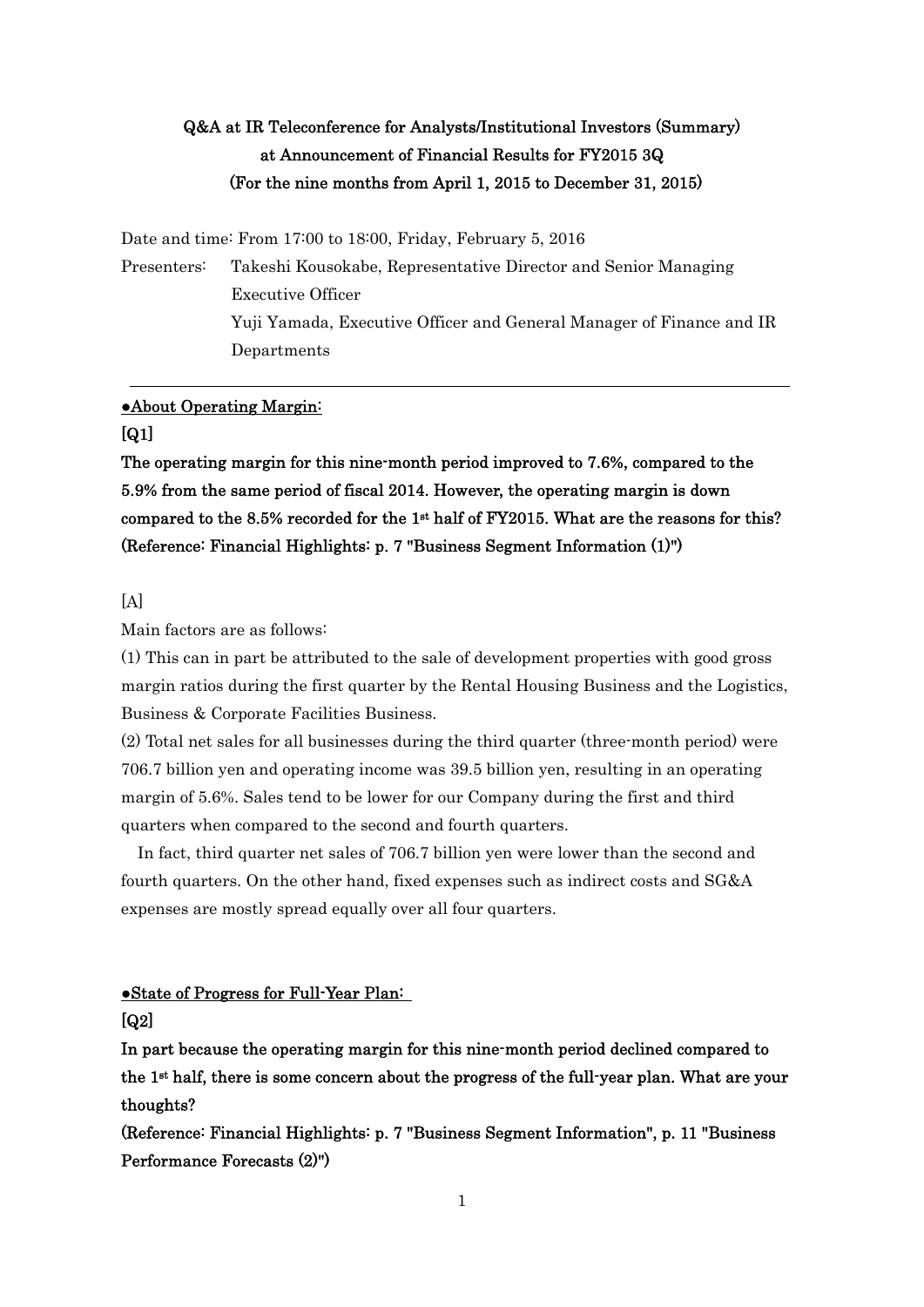## [A]

-We view progress as going smoothly and according to plan.

# ●Current Status of the Single-Family Houses Business:

## $[Q3]$

The January stock market was incredibly bearish and it would appear that consumer sentiment has declined. Amid this environment, have there been any changes in the ordering environment, such as housing showroom visitor numbers or length of time from showroom visit to contract finalization, for the Single-Family Houses Business?

## [A]

-We do not think there have been any notable changes.

#### ●About the Rental Housing Business:

#### [Q4]

Within the Rental Housing Business, gross margin from rental management was 9.1 billion yen in the first quarter, 8.6 billion yen in the second quarter, and 8.3 billion yen in the third quarter. Subtracting gross margin from the full-year plan leaves 11.4 billion yen for the fourth quarter.

Will gross margin from rental management increase during the fourth quarter? (Reference: Financial Highlights: p. 12 "Business Performance Forecasts")

# [A]

-We have not revised to our previously released forecasts but we realize there is a possibility that within the Rental Housing Business, rental management may fall short of targets in the current earnings forecasts for both net sales and gross margin. However, we feel that any lacking portion will be covered by the Commercial Facilities Business and the Logistics, Business & Corporate Facilities Business.

## ●About the Condominiums Business:

[Q5]

What is the sales status for condominiums?

I think Tokyo Metropolitan area properties are fine but are there any properties in rural areas that will require you to record valuation losses? (Reference: Financial Highlights: p. 7 "Business Segment Information (1)")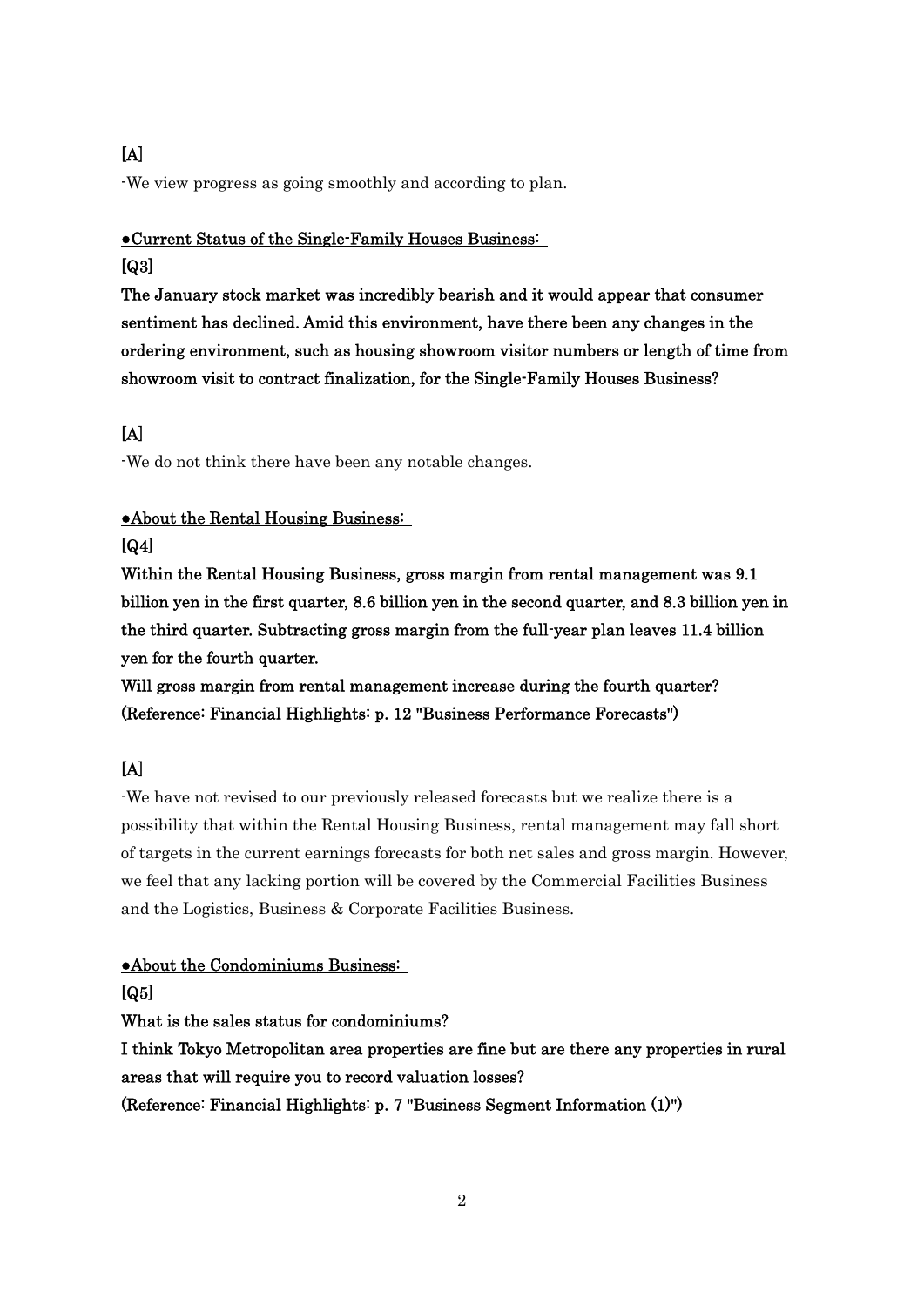## [A]

-There are some properties for which sales are slow but there are none that will require recording a valuation loss.

#### ●Non-Housing Businesses Environment:

## [Q6]

In the non-housing businesses, have there been any changes in the operating environment? Have you noticed any trends such as signs of acceleration or pessimism on the market?

(Reference: Financial Highlights: p. 7 "Business Segment Information (1)")

## [A]

-We do not think there have been any major changes in the operating environment. There was a newspaper article stating that "the supply of logistics facilities has increased and vacancies in the Tokyo Metropolitan area exceeded 6%," but our multi-tenant type logistics properties have not been impacted in any way. As such, we are not of the opinion that the operating environment is worsening.

#### ●About the China Business:

#### [Q7]

# Please explain the sales status for condominiums in China. (Reference: Financial Highlights: p. 16 "Overseas Business")

## [A]

-Condominiums in China - Units for sale (Oct. – Dec. 2015)

| Dalian: Yihe Xinghai           | 45 units |
|--------------------------------|----------|
| Changzhou: The Grace Residence | 59 units |
| Wuxi: Moonlit Garden           | 21 units |

-Sales for the three-month period are as shown above. In Changzhou, we were able to increase sales prices slightly but, looking at the state of the Chinese economy, we do not think conditions are as such that we can have an optimistic view of the market.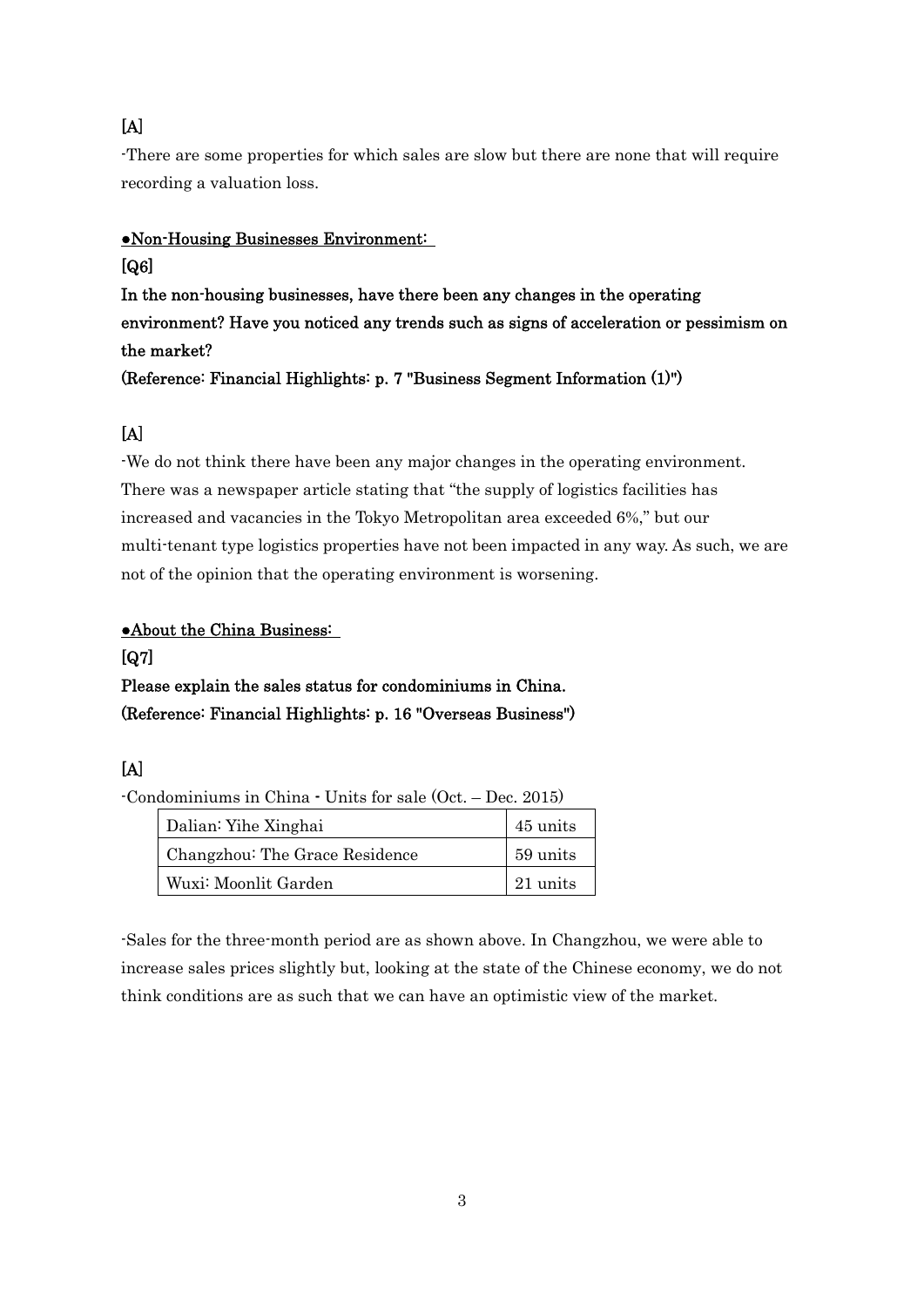#### [Q8]

## For the China business, are you considering the same types of treatments (\*) this fiscal year as you implemented during the previous fiscal year?

\*In FY2014, the lower of cost or market methods (inventories) was applied for the Wuxi project to treat 4.3 billion yen as expenses.

## [A]

-We think such a verification will be implemented for the Wuxi project and the Changzhou project.

-For Wuxi, last fiscal year we applied this treatment for 4.3 billion yen, mostly attributable to high-rise condominiums that were ready to be sold. We will verify the need for such treatment for low-rise condominiums and townhouses for this fiscal year. -As for the Changzhou project, we have been able to raise unit sales prices gradually, but we are finding it very difficult to reach the sales prices originally projected. As for higher-priced properties we plan to begin selling in the future, we will need to verify whether or not we can conduct sales at prices near our assumed figures. If, based on this verification, we determine that treatment will be required, then we will implement this accordingly.

## ●About Rental Real Estates and Real Estate Development Investments: [Q9]

The balance for rental real estates was 714.3 billion yen at the end of September and 717.1 billion yen at the end of December, an increase of 2.8 billion yen. On the other hand, during the third quarter (three-month period), you invested 16.8 billion yen in real estate development. Please explain the details of this difference.

(Reference: Financial Highlights: p. 9 " Breakdown of Rental Real Estates", p. 10 "Status of Investment Plan")

#### [A]

-In addition to advancing depreciation, the other major factor was the fact that a property sold in January 2016 already had been transferred to inventories as of December 2015.

#### [Q10]

At the second quarter earnings summary announcement (in November), you stated that the balance for rental real estates "would reach nearly 800 billion yen." Has there been any change in this forecast?

(Reference: Financial Highlights: p. 9 "Breakdown of Rental Real Estates")